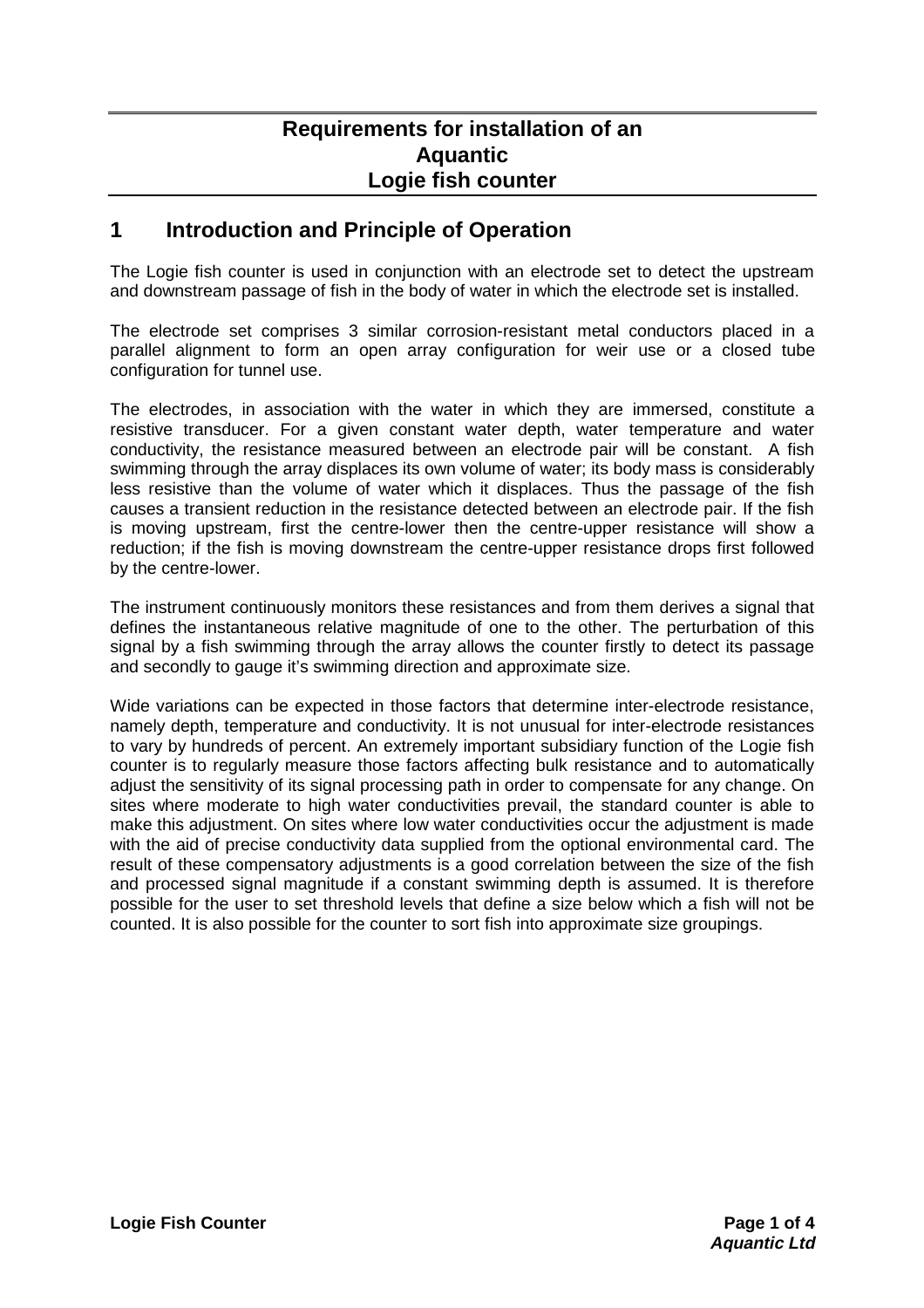## **2 Installation**

The resistivity method of fish counting is well established, having a development history dating from 1949.

As explained in section 1 the method depends on the body mass of a fish being considerably less resistive than the volume of water which it displaces; thus when a fish traverses a pair of adjacent electrodes a momentary reduction in the resistance between them can be detected. The fish counter must therefore be used in association with a set of electrodes installed in the water channel through which the fish are passing.

The attention of novice users of fish counting equipment is drawn to the publication "Fish counting stations – Notes for guidance in their Design and Use" by R B Bussell (Department of the Environment, November 1978). As the title suggests, this contains comprehensive advice on the design of and equipment for a fish counting installation.

A brief summary of important points from the publication is included here for preliminary guidance only.

The counter is intended for use in fish counting stations where electrode strips have been installed in a tube, channel or downstream face of a "Crump" weir. "Crump" describes a triangular section weir on which the upstream face is inclined at 1 in 2 and the downstream, face at 1 in 5. (See Figure 1, which illustrates a typical Crump weir).

It is not essential that the exact design of a "Crump" weir be followed. Advantage may be taken of an existing installation such as a gauging weir, that may be modified to make it suitable for fish counting purposes.



Fig 1: General appearance of a Crump weir (after Bussell)

On virgin sites the design and construction of the weir depends on local conditions and the desired working life of the installation. For example, a permanent fish counting site on a major river involves a substantial civil engineering operation with flow being diverted to allow a mass concrete structure to be constructed. However, on lesser rivers, particularly if the fish

## **Logie Fish Counter Counter According to the Page 2 of 4**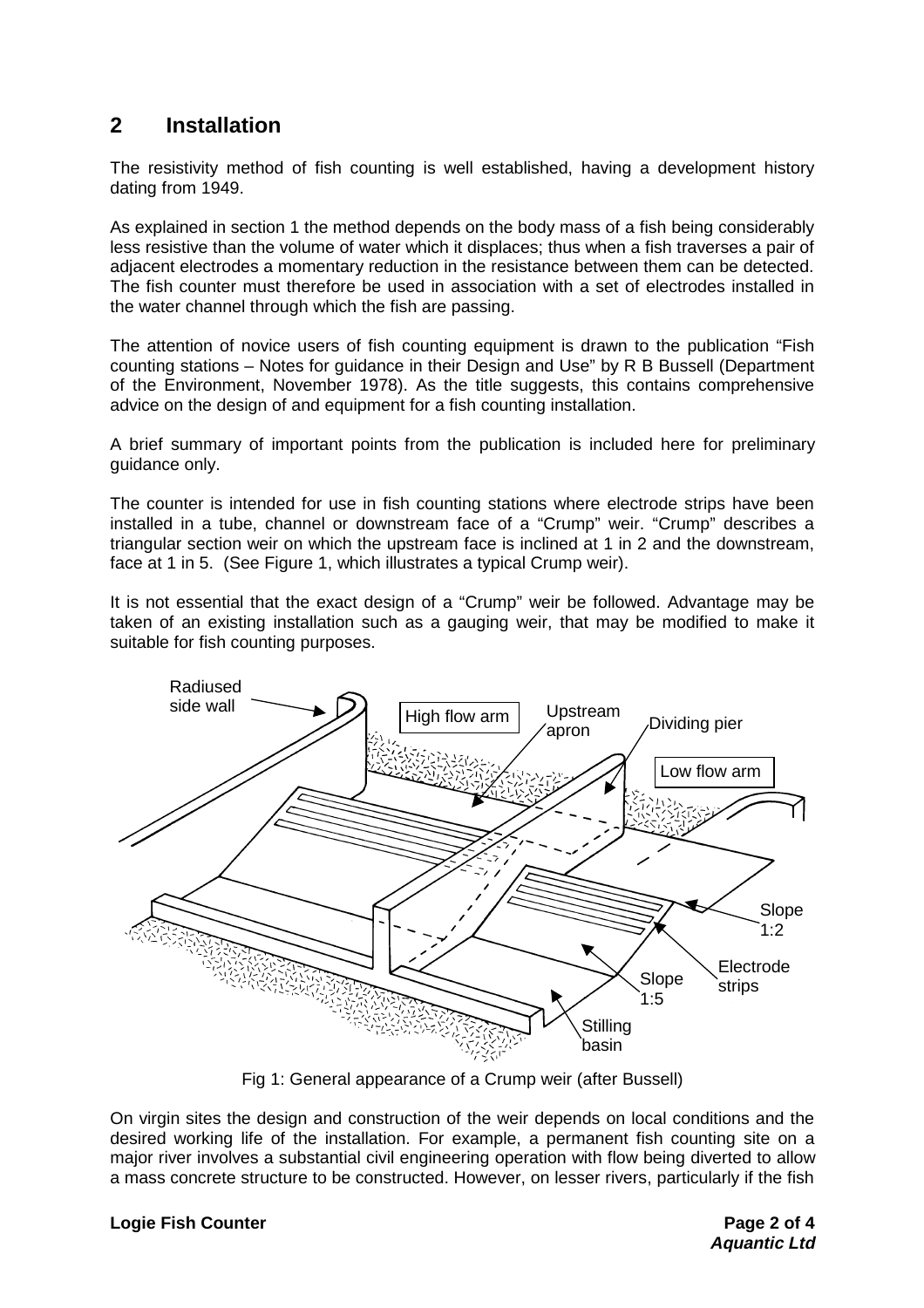counting study is to be made over only a few seasons, it is possible to achieve success with a much more modest structure. On one such site the structural frame of the weir is constructed from stout larch timbers bolted to larch battens secured to the bed of the stream. The frame carries a marine ply deck covered by a pre-formed fibreglass skin that in turn carries the electrodes. Alternatively it may be possible to make use of pre-cast epoxy based concrete pads with slots for the electrodes.

The hydraulic design of the installation should be such as to promote as near-optimum laminar water flow as is possible. In particular, structural surfaces should be as smooth as possible to avoid entrapment of air, an adequate water depth should be maintained to encourage the passage of fish and an adequate water velocity should be maintained to discourage loitering. On weirs the upper electrode should be placed some way below the water crest while the lower electrode should be sited above the standing wave. The water level over the upper electrode should be at least equal to, and preferably greater than, the water level over the lower electrode.

The structural design of the installation should preclude the use of any significant metal components near the electrodes. In particular any concrete work should avoid the use of reinforcing bars or related steelwork. Under no circumstances should any conducting material be permitted to be in proximity to the electrodes. This not only includes metal components as mentioned above, but also standard concrete which is alkaline and can adversely affect the operation of the counter.

If the weir is to be constructed having a standard concrete face onto which the electrodes are to be installed then it is essential that some insulating material be placed between them and the surface of the weir. Existing installations of the Logie counter have used insulating material such as:

- A fibreglass skin on the face of a weir
- Proprietary epoxy based (non-conducting) concrete (Nito-Mortar, previously sold as Reeba-fill)
- Marine plv

Electrodes should be of stainless steel; typical cross-sections being in the range 50mmx3mm to 50mmx6mm depending on the strength of fixing employed. Note that the electrodes should not be connected to any conducting material used in the weir construction, such as standard concrete. Some examples of fixing methods are shown in Figure 2. Separation of the electrodes depends on the size of fish to be counted but is normally in the range 300-600mm. Electrode strips may have a continuous length of up to 20m, although the maximum depends on local conditions. (The Logie counter has a specified minimum inter-electrode resistance of 10 ohms. The inter-electrode resistance reduces as strip length increases and so a maximum length of 20m can only be accommodated where the local conductivity range permits). For installations where there is a risk of the weir resistance falling to the minimum and beyond, the weir should be physically divided into separate sections with a different fish counter channel responsible for each.